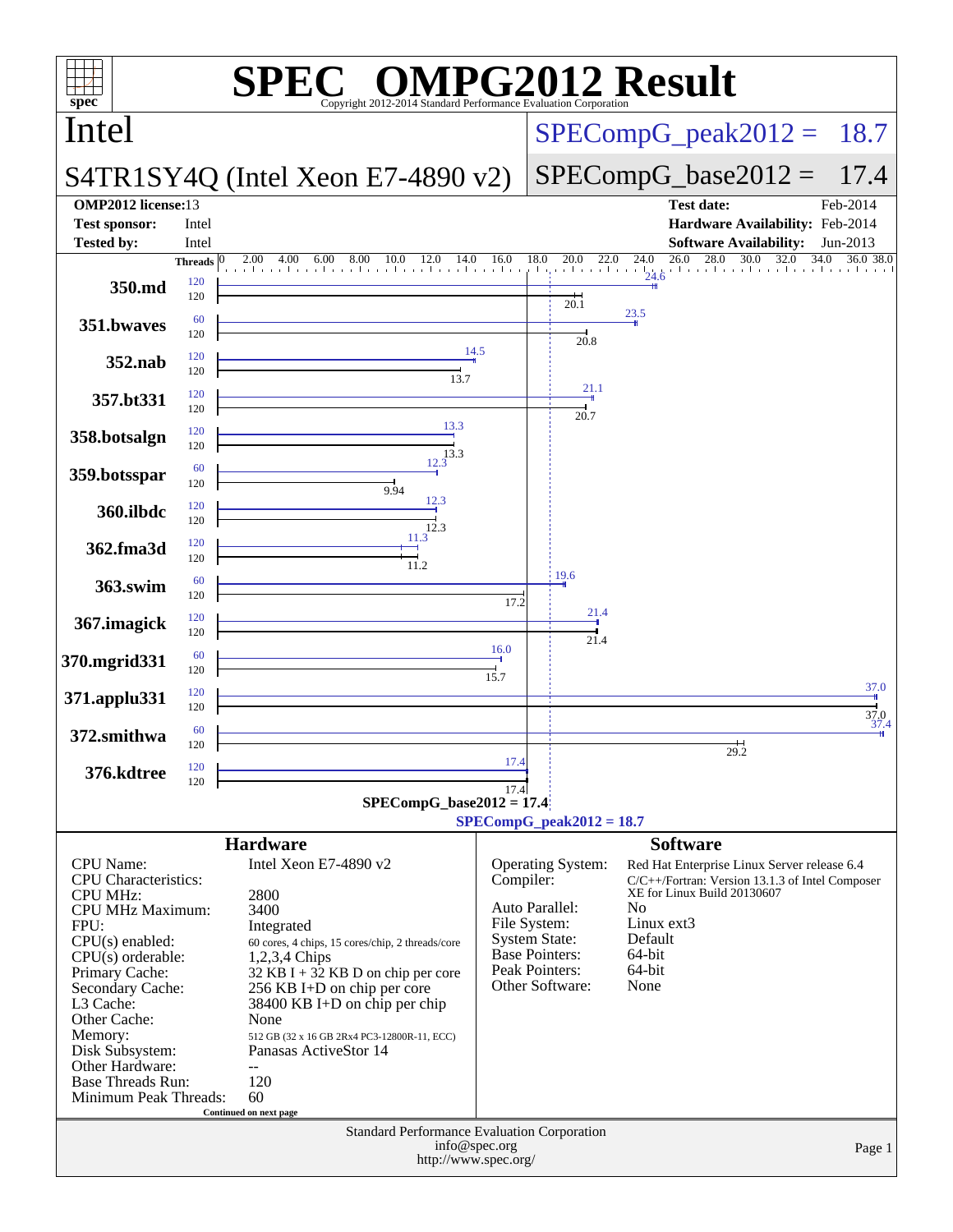

## Intel

### S4TR1SY4Q (Intel Xeon E7-4890 v2)

**[Test sponsor:](http://www.spec.org/auto/omp2012/Docs/result-fields.html#Testsponsor)** Intel **[Hardware Availability:](http://www.spec.org/auto/omp2012/Docs/result-fields.html#HardwareAvailability)** Feb-2014

**[Tested by:](http://www.spec.org/auto/omp2012/Docs/result-fields.html#Testedby)** Intel **[Software Availability:](http://www.spec.org/auto/omp2012/Docs/result-fields.html#SoftwareAvailability)** Jun-2013

[Maximum Peak Threads:](http://www.spec.org/auto/omp2012/Docs/result-fields.html#MaximumPeakThreads) 120

 $SPECompG<sub>p</sub>eak2012 = 18.7$ 

### $SPECompG_base2012 = 17.4$  $SPECompG_base2012 = 17.4$

# **[OMP2012 license:](http://www.spec.org/auto/omp2012/Docs/result-fields.html#OMP2012license)**13 **[Test date:](http://www.spec.org/auto/omp2012/Docs/result-fields.html#Testdate)** Feb-2014

Standard Performance Evaluation Corporation [info@spec.org](mailto:info@spec.org) <http://www.spec.org/> Page 2 **[Results Table](http://www.spec.org/auto/omp2012/Docs/result-fields.html#ResultsTable) [Benchmark](http://www.spec.org/auto/omp2012/Docs/result-fields.html#Benchmark) [Threads](http://www.spec.org/auto/omp2012/Docs/result-fields.html#Threads) [Seconds](http://www.spec.org/auto/omp2012/Docs/result-fields.html#Seconds) [Ratio](http://www.spec.org/auto/omp2012/Docs/result-fields.html#Ratio) [Seconds](http://www.spec.org/auto/omp2012/Docs/result-fields.html#Seconds) [Ratio](http://www.spec.org/auto/omp2012/Docs/result-fields.html#Ratio) [Seconds](http://www.spec.org/auto/omp2012/Docs/result-fields.html#Seconds) [Ratio](http://www.spec.org/auto/omp2012/Docs/result-fields.html#Ratio) Base [Threads](http://www.spec.org/auto/omp2012/Docs/result-fields.html#Threads) [Seconds](http://www.spec.org/auto/omp2012/Docs/result-fields.html#Seconds) [Ratio](http://www.spec.org/auto/omp2012/Docs/result-fields.html#Ratio) [Seconds](http://www.spec.org/auto/omp2012/Docs/result-fields.html#Seconds) [Ratio](http://www.spec.org/auto/omp2012/Docs/result-fields.html#Ratio) [Seconds](http://www.spec.org/auto/omp2012/Docs/result-fields.html#Seconds) [Ratio](http://www.spec.org/auto/omp2012/Docs/result-fields.html#Ratio) Peak** [350.md](http://www.spec.org/auto/omp2012/Docs/350.md.html) 120 231 20.1 **[230](http://www.spec.org/auto/omp2012/Docs/result-fields.html#Median) [20.1](http://www.spec.org/auto/omp2012/Docs/result-fields.html#Median)** 226 20.5 120 **[188](http://www.spec.org/auto/omp2012/Docs/result-fields.html#Median) [24.6](http://www.spec.org/auto/omp2012/Docs/result-fields.html#Median)** 189 24.5 188 24.7 [351.bwaves](http://www.spec.org/auto/omp2012/Docs/351.bwaves.html) 120 **[218](http://www.spec.org/auto/omp2012/Docs/result-fields.html#Median) [20.8](http://www.spec.org/auto/omp2012/Docs/result-fields.html#Median)** 218 20.8 218 20.8 60 193 23.5 **[193](http://www.spec.org/auto/omp2012/Docs/result-fields.html#Median) [23.5](http://www.spec.org/auto/omp2012/Docs/result-fields.html#Median)** 192 23.6 [352.nab](http://www.spec.org/auto/omp2012/Docs/352.nab.html) 120 **[285](http://www.spec.org/auto/omp2012/Docs/result-fields.html#Median) [13.7](http://www.spec.org/auto/omp2012/Docs/result-fields.html#Median)** 285 13.7 285 13.6 120 270 14.4 **[269](http://www.spec.org/auto/omp2012/Docs/result-fields.html#Median) [14.5](http://www.spec.org/auto/omp2012/Docs/result-fields.html#Median)** 269 14.5 [357.bt331](http://www.spec.org/auto/omp2012/Docs/357.bt331.html) 120 229 20.7 229 20.7 **[229](http://www.spec.org/auto/omp2012/Docs/result-fields.html#Median) [20.7](http://www.spec.org/auto/omp2012/Docs/result-fields.html#Median)** 120 224 21.2 225 21.1 **[224](http://www.spec.org/auto/omp2012/Docs/result-fields.html#Median) [21.1](http://www.spec.org/auto/omp2012/Docs/result-fields.html#Median)** [358.botsalgn](http://www.spec.org/auto/omp2012/Docs/358.botsalgn.html) 120 **[328](http://www.spec.org/auto/omp2012/Docs/result-fields.html#Median) [13.3](http://www.spec.org/auto/omp2012/Docs/result-fields.html#Median)** 328 13.3 328 13.3 120 328 13.3 327 13.3 **[328](http://www.spec.org/auto/omp2012/Docs/result-fields.html#Median) [13.3](http://www.spec.org/auto/omp2012/Docs/result-fields.html#Median)** [359.botsspar](http://www.spec.org/auto/omp2012/Docs/359.botsspar.html) 120 528 9.95 530 9.91 **[528](http://www.spec.org/auto/omp2012/Docs/result-fields.html#Median) [9.94](http://www.spec.org/auto/omp2012/Docs/result-fields.html#Median)** 60 425 12.3 425 12.3 **[425](http://www.spec.org/auto/omp2012/Docs/result-fields.html#Median) [12.3](http://www.spec.org/auto/omp2012/Docs/result-fields.html#Median)** [360.ilbdc](http://www.spec.org/auto/omp2012/Docs/360.ilbdc.html) 120 290 12.3 **[290](http://www.spec.org/auto/omp2012/Docs/result-fields.html#Median) [12.3](http://www.spec.org/auto/omp2012/Docs/result-fields.html#Median)** 290 12.3 120 290 12.3 **[290](http://www.spec.org/auto/omp2012/Docs/result-fields.html#Median) [12.3](http://www.spec.org/auto/omp2012/Docs/result-fields.html#Median)** 290 12.3 [362.fma3d](http://www.spec.org/auto/omp2012/Docs/362.fma3d.html) 120 **[338](http://www.spec.org/auto/omp2012/Docs/result-fields.html#Median) [11.2](http://www.spec.org/auto/omp2012/Docs/result-fields.html#Median)** 338 11.2 368 10.3 120 367 10.4 **[337](http://www.spec.org/auto/omp2012/Docs/result-fields.html#Median) [11.3](http://www.spec.org/auto/omp2012/Docs/result-fields.html#Median)** 337 11.3 [363.swim](http://www.spec.org/auto/omp2012/Docs/363.swim.html) 120 **[263](http://www.spec.org/auto/omp2012/Docs/result-fields.html#Median) [17.2](http://www.spec.org/auto/omp2012/Docs/result-fields.html#Median)** 263 17.2 263 17.2 60 **[232](http://www.spec.org/auto/omp2012/Docs/result-fields.html#Median) [19.6](http://www.spec.org/auto/omp2012/Docs/result-fields.html#Median)** 231 19.6 233 19.4 [367.imagick](http://www.spec.org/auto/omp2012/Docs/367.imagick.html) 120 329 21.4 **[329](http://www.spec.org/auto/omp2012/Docs/result-fields.html#Median) [21.4](http://www.spec.org/auto/omp2012/Docs/result-fields.html#Median)** 330 21.3 120 330 21.3 **[329](http://www.spec.org/auto/omp2012/Docs/result-fields.html#Median) [21.4](http://www.spec.org/auto/omp2012/Docs/result-fields.html#Median)** 328 21.4 [370.mgrid331](http://www.spec.org/auto/omp2012/Docs/370.mgrid331.html) 120 282 15.7 282 15.7 **[282](http://www.spec.org/auto/omp2012/Docs/result-fields.html#Median) [15.7](http://www.spec.org/auto/omp2012/Docs/result-fields.html#Median)** 60 277 16.0 277 15.9 **[277](http://www.spec.org/auto/omp2012/Docs/result-fields.html#Median) [16.0](http://www.spec.org/auto/omp2012/Docs/result-fields.html#Median)** [371.applu331](http://www.spec.org/auto/omp2012/Docs/371.applu331.html) 120 164 37.0 163 37.1 **[164](http://www.spec.org/auto/omp2012/Docs/result-fields.html#Median) [37.0](http://www.spec.org/auto/omp2012/Docs/result-fields.html#Median)** 120 **[164](http://www.spec.org/auto/omp2012/Docs/result-fields.html#Median) [37.0](http://www.spec.org/auto/omp2012/Docs/result-fields.html#Median)** 164 37.0 163 37.1 [372.smithwa](http://www.spec.org/auto/omp2012/Docs/372.smithwa.html) 120 **[183](http://www.spec.org/auto/omp2012/Docs/result-fields.html#Median) [29.2](http://www.spec.org/auto/omp2012/Docs/result-fields.html#Median)** 183 29.2 181 29.6 60 **[143](http://www.spec.org/auto/omp2012/Docs/result-fields.html#Median) [37.4](http://www.spec.org/auto/omp2012/Docs/result-fields.html#Median)** 144 37.3 143 37.5 [376.kdtree](http://www.spec.org/auto/omp2012/Docs/376.kdtree.html) 120 258 17.4 259 17.4 **[258](http://www.spec.org/auto/omp2012/Docs/result-fields.html#Median) [17.4](http://www.spec.org/auto/omp2012/Docs/result-fields.html#Median)** 120 258 17.4 **[259](http://www.spec.org/auto/omp2012/Docs/result-fields.html#Median) [17.4](http://www.spec.org/auto/omp2012/Docs/result-fields.html#Median)** 259 17.4 Results appear in the [order in which they were run.](http://www.spec.org/auto/omp2012/Docs/result-fields.html#RunOrder) Bold underlined text [indicates a median measurement.](http://www.spec.org/auto/omp2012/Docs/result-fields.html#Median) **[Platform Notes](http://www.spec.org/auto/omp2012/Docs/result-fields.html#PlatformNotes)** Sysinfo program /panfs/projects/innl/aknyaze1/OMP2012/1.0/Docs/sysinfo \$Rev: 395 \$ \$Date:: 2012-07-25 #\$ 8f8c0fe9e19c658963a1e67685e50647 running on eix05 Mon Feb 3 14:08:28 2014 This section contains SUT (System Under Test) info as seen by some common utilities. To remove or add to this section, see: <http://www.spec.org/omp2012/Docs/config.html#sysinfo> From /proc/cpuinfo model name : Intel(R) Xeon(R) CPU E7-4890 v2 @ 2.80GHz 4 "physical id"s (chips) 120 "processors" cores, siblings (Caution: counting these is hw and system dependent. The following excerpts from /proc/cpuinfo might not be reliable. Use with caution.) cpu cores : 15 siblings : 30 physical 0: cores 0 1 2 3 4 5 6 7 8 9 10 11 12 13 14 physical 1: cores 0 1 2 3 4 5 6 7 8 9 10 11 12 13 14 physical 2: cores 0 1 2 3 4 5 6 7 8 9 10 11 12 13 14 physical 3: cores 0 1 2 3 4 5 6 7 8 9 10 11 12 13 14 cache size : 38400 KB Continued on next page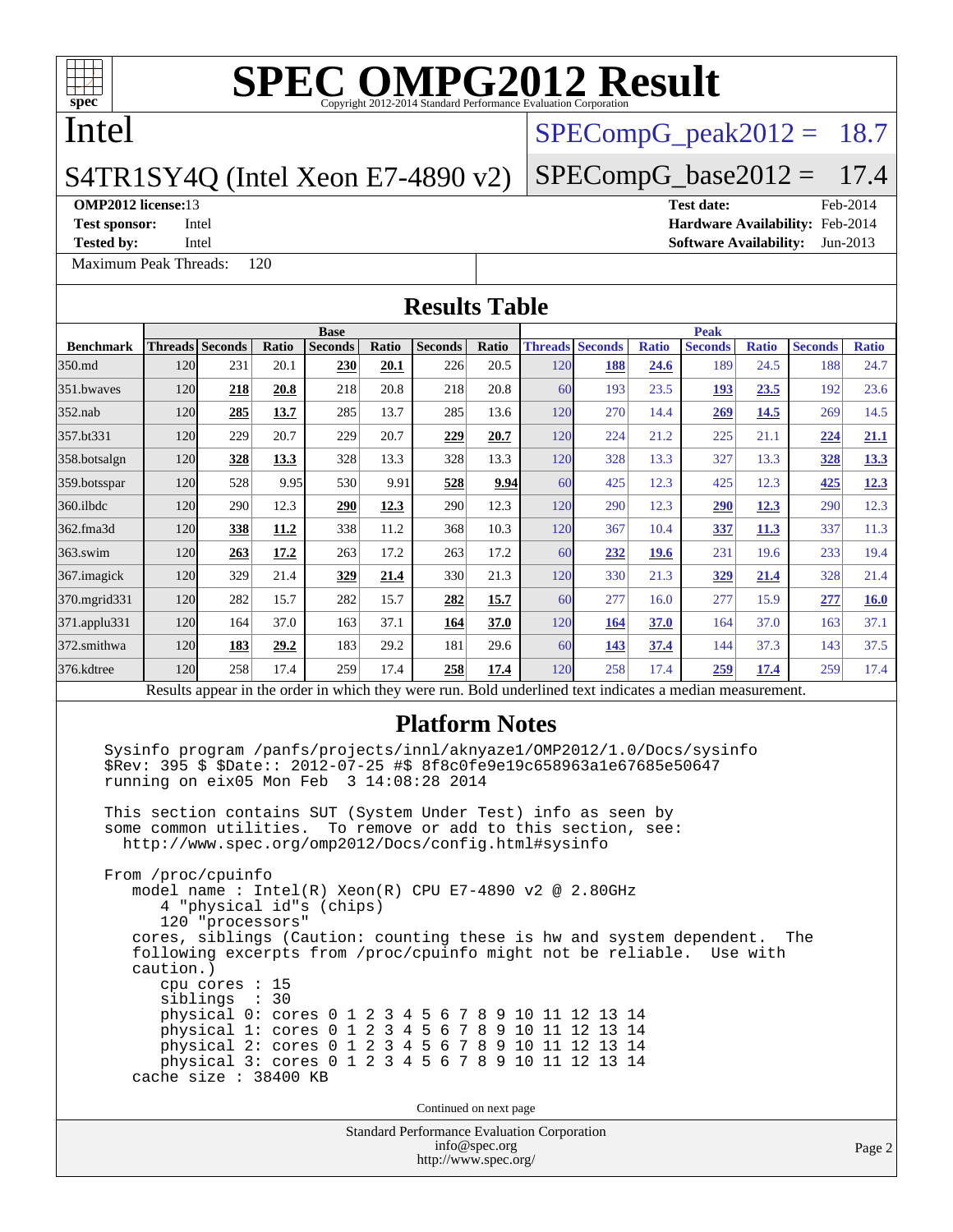

Intel

 $SPECompG<sub>p</sub>eak2012 = 18.7$ 

 $SPECompG_base2012 = 17.4$  $SPECompG_base2012 = 17.4$ 

S4TR1SY4Q (Intel Xeon E7-4890 v2)

**[Tested by:](http://www.spec.org/auto/omp2012/Docs/result-fields.html#Testedby)** Intel **[Software Availability:](http://www.spec.org/auto/omp2012/Docs/result-fields.html#SoftwareAvailability)** Jun-2013

**[OMP2012 license:](http://www.spec.org/auto/omp2012/Docs/result-fields.html#OMP2012license)**13 **[Test date:](http://www.spec.org/auto/omp2012/Docs/result-fields.html#Testdate)** Feb-2014 **[Test sponsor:](http://www.spec.org/auto/omp2012/Docs/result-fields.html#Testsponsor)** Intel **[Hardware Availability:](http://www.spec.org/auto/omp2012/Docs/result-fields.html#HardwareAvailability)** Feb-2014

### **[Platform Notes \(Continued\)](http://www.spec.org/auto/omp2012/Docs/result-fields.html#PlatformNotes)**

From /proc/meminfo<br>MemTotal: 529160992 kB HugePages\_Total: 0<br>Hugepagesize: 2048 kB Hugepagesize: /usr/bin/lsb\_release -d Red Hat Enterprise Linux Server release 6.4 (Santiago) From /etc/\*release\* /etc/\*version\* redhat-release: Red Hat Enterprise Linux Server release 6.4 (Santiago) system-release: Red Hat Enterprise Linux Server release 6.4 (Santiago) system-release-cpe: cpe:/o:redhat:enterprise\_linux:6server:ga:server uname -a: Linux eix05 2.6.32-358.6.2.el6.x86\_64.crt1 #4 SMP Fri May 17 15:33:33 MDT 2013 x86\_64 x86\_64 x86\_64 GNU/Linux run-level 3 Jan 27 20:46 SPEC is set to: /panfs/projects/innl/aknyaze1/OMP2012/1.0 Filesystem Type Size Used Avail Use% Mounted on panfs://36.101.211.1/projects panfs 28T 18T 9.7T 65% /panfs/projects Cannot run dmidecode; consider saying 'chmod +s /usr/sbin/dmidecode' (End of data from sysinfo program) **[General Notes](http://www.spec.org/auto/omp2012/Docs/result-fields.html#GeneralNotes)**

| BIOS settings: Default<br>Intel Turbo Boost Technology (Turbo) : Enabled<br>Transparent Huge Pages Disabled via "echo never > /sys/kernel/mm/redhat_transparent_hugepage/enabled"              |        |
|------------------------------------------------------------------------------------------------------------------------------------------------------------------------------------------------|--------|
| General OMP Library Settings<br>ENV KMP LIBRARY=throughput<br>ENV KMP STACKSIZE=190M<br>ENV KMP BLOCKTIME=infinite<br>ENV OMP DYNAMIC=FALSE<br>ENV OMP NESTED=FALSE<br>ENV OMP SCHEDULE=static |        |
| General base OMP Library Settings<br>ENV KMP AFFINITY=compact, 0, qranularity=fine<br>General peak OMP Library Settings                                                                        |        |
| ENV KMP AFFINITY=compact, 0, qranularity=fine<br>Continued on next page                                                                                                                        |        |
| <b>Standard Performance Evaluation Corporation</b><br>info@spec.org<br>http://www.spec.org/                                                                                                    | Page 3 |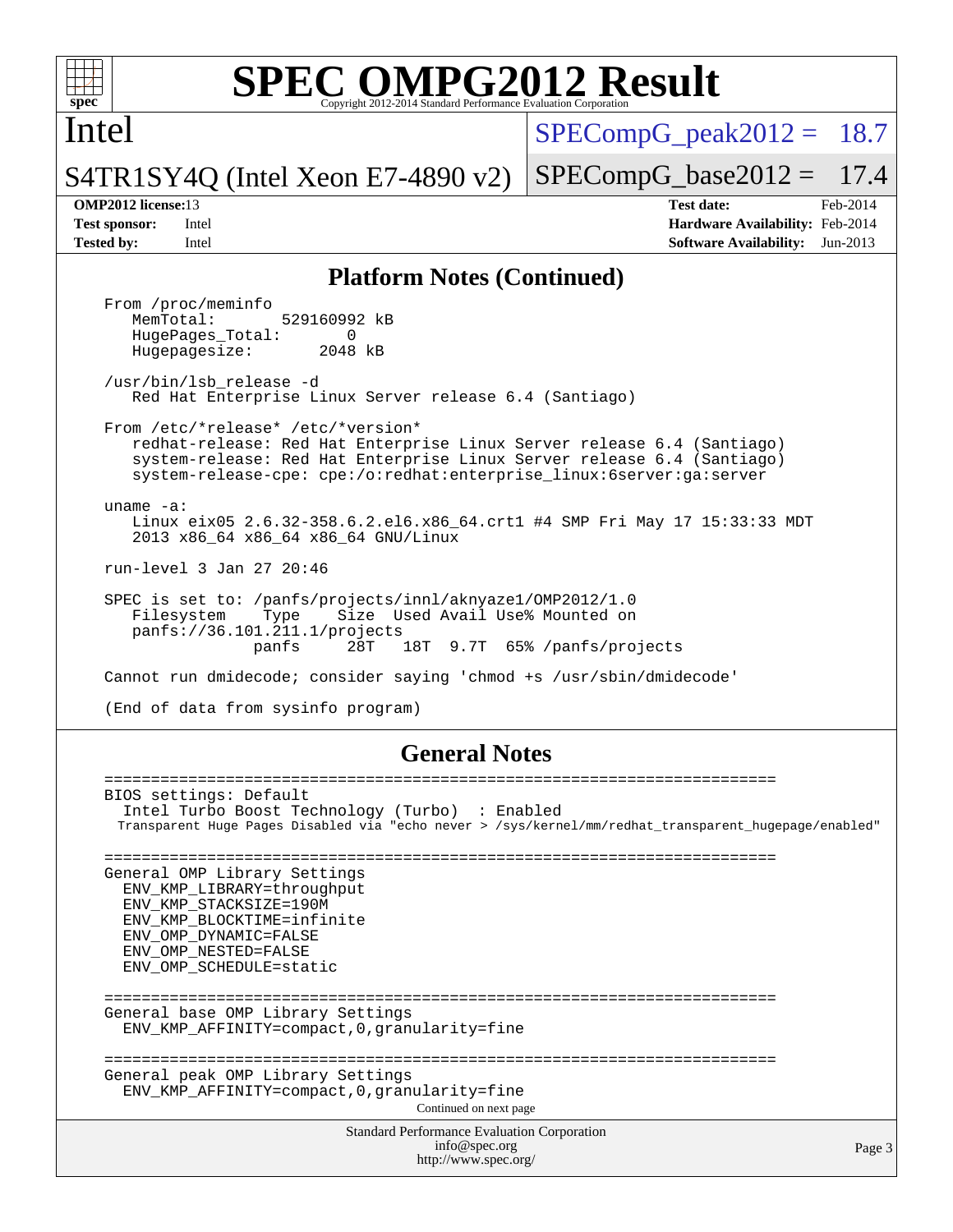

## Intel

 $SPECompG_peak2012 = 18.7$  $SPECompG_peak2012 = 18.7$ 

S4TR1SY4Q (Intel Xeon E7-4890 v2)

### **[OMP2012 license:](http://www.spec.org/auto/omp2012/Docs/result-fields.html#OMP2012license)**13 **[Test date:](http://www.spec.org/auto/omp2012/Docs/result-fields.html#Testdate)** Feb-2014

 $SPECompG_base2012 = 17.4$  $SPECompG_base2012 = 17.4$ 

**[Test sponsor:](http://www.spec.org/auto/omp2012/Docs/result-fields.html#Testsponsor)** Intel **[Hardware Availability:](http://www.spec.org/auto/omp2012/Docs/result-fields.html#HardwareAvailability)** Feb-2014 **[Tested by:](http://www.spec.org/auto/omp2012/Docs/result-fields.html#Testedby)** Intel **[Software Availability:](http://www.spec.org/auto/omp2012/Docs/result-fields.html#SoftwareAvailability)** Jun-2013

### **[General Notes \(Continued\)](http://www.spec.org/auto/omp2012/Docs/result-fields.html#GeneralNotes)**

| Per benchmark peak OMP Library Settings                                                                                 |
|-------------------------------------------------------------------------------------------------------------------------|
| 351.bwaves:peak:<br>ENV KMP AFFINITY=compact, 1, granularity=fine<br>ENV OMP SCHEDULE=static, 1<br>-------------------- |
| 357.bt331:peak:<br>ENV OMP SCHEDULE=static, 1                                                                           |
| 359.botsspar:peak:<br>ENV_KMP_AFFINITY=compact, 1, granularity=fine<br>ENV_OMP_SCHEDULE=guided                          |
| 362.fma3d:peak:<br>ENV OMP SCHEDULE=static, 1                                                                           |
| 363.swin:peak:<br>ENV KMP AFFINITY=compact, 1, granularity=fine                                                         |
| $370.\text{mgrid}331:\text{peak}:$<br>ENV KMP AFFINITY=compact, 1, granularity=fine                                     |
| $372.\text{smithwa:peak}:$<br>ENV OMP SCHEDULE=static, 1<br>ENV KMP AFFINITY=compact, 1, qranularity=fine               |

# **[Base Compiler Invocation](http://www.spec.org/auto/omp2012/Docs/result-fields.html#BaseCompilerInvocation)**

[C benchmarks](http://www.spec.org/auto/omp2012/Docs/result-fields.html#Cbenchmarks): [icc](http://www.spec.org/omp2012/results/res2014q1/omp2012-20140204-00044.flags.html#user_CCbase_intel_icc_a87c68a857bc5ec5362391a49d3a37a6)

[C++ benchmarks:](http://www.spec.org/auto/omp2012/Docs/result-fields.html#CXXbenchmarks) [icpc](http://www.spec.org/omp2012/results/res2014q1/omp2012-20140204-00044.flags.html#user_CXXbase_intel_icpc_2d899f8d163502b12eb4a60069f80c1c)

[Fortran benchmarks](http://www.spec.org/auto/omp2012/Docs/result-fields.html#Fortranbenchmarks): [ifort](http://www.spec.org/omp2012/results/res2014q1/omp2012-20140204-00044.flags.html#user_FCbase_intel_ifort_8a5e5e06b19a251bdeaf8fdab5d62f20)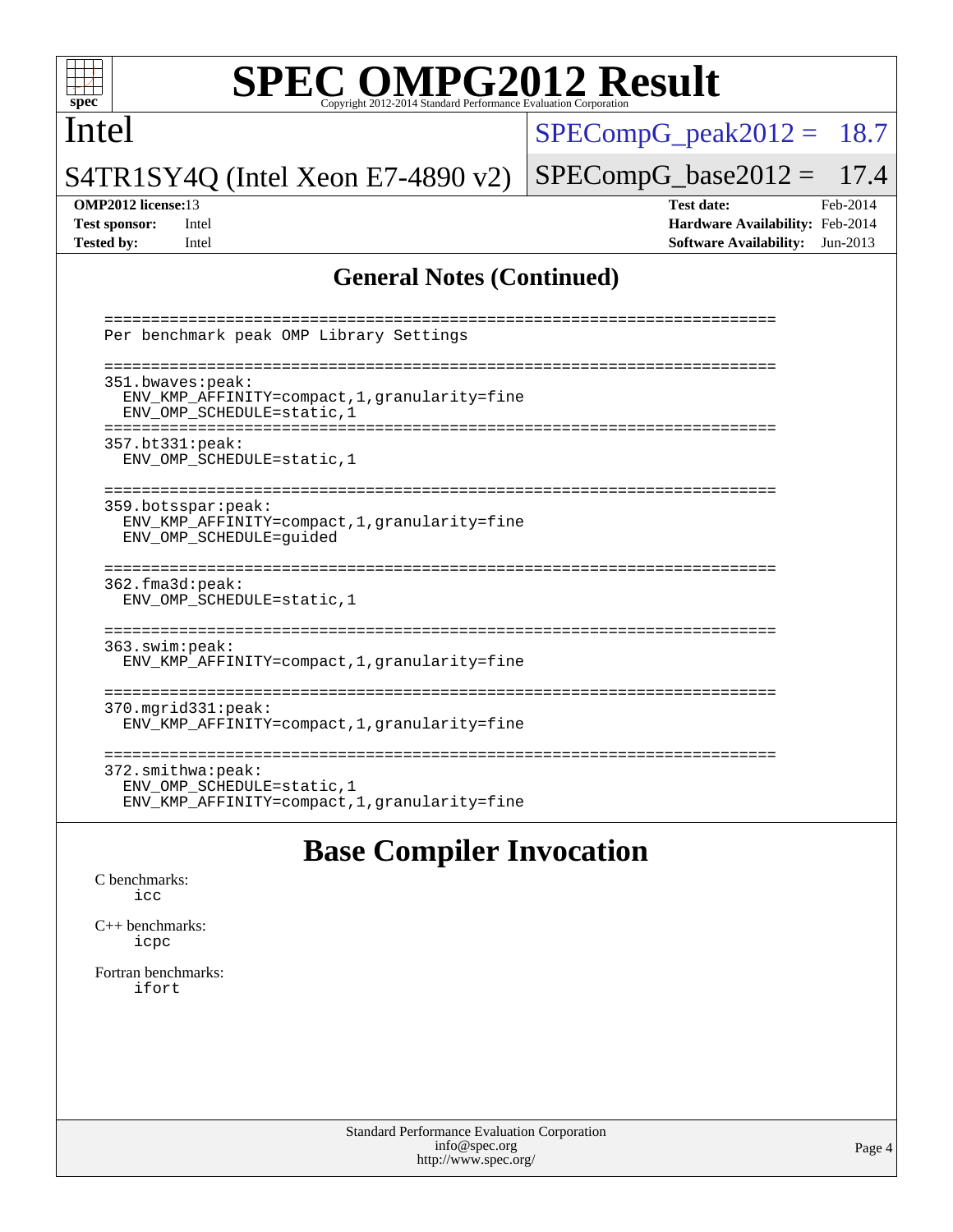

### Intel

 $SPECompG_peak2012 = 18.7$  $SPECompG_peak2012 = 18.7$ 

S4TR1SY4Q (Intel Xeon E7-4890 v2)

 $SPECompG_base2012 = 17.4$  $SPECompG_base2012 = 17.4$ **[OMP2012 license:](http://www.spec.org/auto/omp2012/Docs/result-fields.html#OMP2012license)**13 **[Test date:](http://www.spec.org/auto/omp2012/Docs/result-fields.html#Testdate)** Feb-2014

**[Test sponsor:](http://www.spec.org/auto/omp2012/Docs/result-fields.html#Testsponsor)** Intel **[Hardware Availability:](http://www.spec.org/auto/omp2012/Docs/result-fields.html#HardwareAvailability)** Feb-2014 **[Tested by:](http://www.spec.org/auto/omp2012/Docs/result-fields.html#Testedby)** Intel **[Software Availability:](http://www.spec.org/auto/omp2012/Docs/result-fields.html#SoftwareAvailability)** Jun-2013

# **[Base Portability Flags](http://www.spec.org/auto/omp2012/Docs/result-fields.html#BasePortabilityFlags)**

 350.md: [-FR](http://www.spec.org/omp2012/results/res2014q1/omp2012-20140204-00044.flags.html#user_baseFPORTABILITY350_md_f-FR) 357.bt331: [-mcmodel=medium](http://www.spec.org/omp2012/results/res2014q1/omp2012-20140204-00044.flags.html#user_basePORTABILITY357_bt331_f-mcmodel_3a41622424bdd074c4f0f2d2f224c7e5) 363.swim: [-mcmodel=medium](http://www.spec.org/omp2012/results/res2014q1/omp2012-20140204-00044.flags.html#user_basePORTABILITY363_swim_f-mcmodel_3a41622424bdd074c4f0f2d2f224c7e5) 367.imagick: [-std=c99](http://www.spec.org/omp2012/results/res2014q1/omp2012-20140204-00044.flags.html#user_baseCPORTABILITY367_imagick_f-std_2ec6533b6e06f1c4a6c9b78d9e9cde24)

**[Base Optimization Flags](http://www.spec.org/auto/omp2012/Docs/result-fields.html#BaseOptimizationFlags)**

[C benchmarks](http://www.spec.org/auto/omp2012/Docs/result-fields.html#Cbenchmarks):

[-O2](http://www.spec.org/omp2012/results/res2014q1/omp2012-20140204-00044.flags.html#user_CCbase_f-O2) [-openmp](http://www.spec.org/omp2012/results/res2014q1/omp2012-20140204-00044.flags.html#user_CCbase_f-openmp) [-ipo](http://www.spec.org/omp2012/results/res2014q1/omp2012-20140204-00044.flags.html#user_CCbase_f-ipo_84062ab53814f613187d02344b8f49a7) [-xAVX](http://www.spec.org/omp2012/results/res2014q1/omp2012-20140204-00044.flags.html#user_CCbase_f-xAVX) [-ansi-alias](http://www.spec.org/omp2012/results/res2014q1/omp2012-20140204-00044.flags.html#user_CCbase_f-ansi-alias)

[C++ benchmarks:](http://www.spec.org/auto/omp2012/Docs/result-fields.html#CXXbenchmarks) [-O2](http://www.spec.org/omp2012/results/res2014q1/omp2012-20140204-00044.flags.html#user_CXXbase_f-O2) [-openmp](http://www.spec.org/omp2012/results/res2014q1/omp2012-20140204-00044.flags.html#user_CXXbase_f-openmp) [-ipo](http://www.spec.org/omp2012/results/res2014q1/omp2012-20140204-00044.flags.html#user_CXXbase_f-ipo_84062ab53814f613187d02344b8f49a7) [-xAVX](http://www.spec.org/omp2012/results/res2014q1/omp2012-20140204-00044.flags.html#user_CXXbase_f-xAVX) [-ansi-alias](http://www.spec.org/omp2012/results/res2014q1/omp2012-20140204-00044.flags.html#user_CXXbase_f-ansi-alias)

[Fortran benchmarks](http://www.spec.org/auto/omp2012/Docs/result-fields.html#Fortranbenchmarks):

[-O2](http://www.spec.org/omp2012/results/res2014q1/omp2012-20140204-00044.flags.html#user_FCbase_f-O2) [-openmp](http://www.spec.org/omp2012/results/res2014q1/omp2012-20140204-00044.flags.html#user_FCbase_f-openmp) [-ipo](http://www.spec.org/omp2012/results/res2014q1/omp2012-20140204-00044.flags.html#user_FCbase_f-ipo_84062ab53814f613187d02344b8f49a7) [-xAVX](http://www.spec.org/omp2012/results/res2014q1/omp2012-20140204-00044.flags.html#user_FCbase_f-xAVX) [-align array64byte](http://www.spec.org/omp2012/results/res2014q1/omp2012-20140204-00044.flags.html#user_FCbase_f-align_c9377f996e966d652baaf753401d4725)

**[Peak Compiler Invocation](http://www.spec.org/auto/omp2012/Docs/result-fields.html#PeakCompilerInvocation)**

[C benchmarks](http://www.spec.org/auto/omp2012/Docs/result-fields.html#Cbenchmarks): [icc](http://www.spec.org/omp2012/results/res2014q1/omp2012-20140204-00044.flags.html#user_CCpeak_intel_icc_a87c68a857bc5ec5362391a49d3a37a6)

[C++ benchmarks:](http://www.spec.org/auto/omp2012/Docs/result-fields.html#CXXbenchmarks) [icpc](http://www.spec.org/omp2012/results/res2014q1/omp2012-20140204-00044.flags.html#user_CXXpeak_intel_icpc_2d899f8d163502b12eb4a60069f80c1c)

[Fortran benchmarks](http://www.spec.org/auto/omp2012/Docs/result-fields.html#Fortranbenchmarks): [ifort](http://www.spec.org/omp2012/results/res2014q1/omp2012-20140204-00044.flags.html#user_FCpeak_intel_ifort_8a5e5e06b19a251bdeaf8fdab5d62f20)

# **[Peak Portability Flags](http://www.spec.org/auto/omp2012/Docs/result-fields.html#PeakPortabilityFlags)**

 350.md: [-FR](http://www.spec.org/omp2012/results/res2014q1/omp2012-20140204-00044.flags.html#user_peakFPORTABILITY350_md_f-FR) 357.bt331: [-mcmodel=medium](http://www.spec.org/omp2012/results/res2014q1/omp2012-20140204-00044.flags.html#user_peakPORTABILITY357_bt331_f-mcmodel_3a41622424bdd074c4f0f2d2f224c7e5) 363.swim: [-mcmodel=medium](http://www.spec.org/omp2012/results/res2014q1/omp2012-20140204-00044.flags.html#user_peakPORTABILITY363_swim_f-mcmodel_3a41622424bdd074c4f0f2d2f224c7e5) 367.imagick: [-std=c99](http://www.spec.org/omp2012/results/res2014q1/omp2012-20140204-00044.flags.html#user_peakCPORTABILITY367_imagick_f-std_2ec6533b6e06f1c4a6c9b78d9e9cde24)

# **[Peak Optimization Flags](http://www.spec.org/auto/omp2012/Docs/result-fields.html#PeakOptimizationFlags)**

[C benchmarks](http://www.spec.org/auto/omp2012/Docs/result-fields.html#Cbenchmarks):

 352.nab: [-O3](http://www.spec.org/omp2012/results/res2014q1/omp2012-20140204-00044.flags.html#user_peakOPTIMIZE352_nab_f-O3) [-openmp](http://www.spec.org/omp2012/results/res2014q1/omp2012-20140204-00044.flags.html#user_peakOPTIMIZE352_nab_f-openmp) [-ipo](http://www.spec.org/omp2012/results/res2014q1/omp2012-20140204-00044.flags.html#user_peakOPTIMIZE352_nab_f-ipo_84062ab53814f613187d02344b8f49a7) [-xAVX](http://www.spec.org/omp2012/results/res2014q1/omp2012-20140204-00044.flags.html#user_peakOPTIMIZE352_nab_f-xAVX) [-fno-alias](http://www.spec.org/omp2012/results/res2014q1/omp2012-20140204-00044.flags.html#user_peakOPTIMIZE352_nab_f-no-alias_694e77f6c5a51e658e82ccff53a9e63a) [-opt-malloc-options=1](http://www.spec.org/omp2012/results/res2014q1/omp2012-20140204-00044.flags.html#user_peakOPTIMIZE352_nab_f-opt-malloc-options_d882ffc6ff87e51efe45f9a5190004b0) [-opt-calloc](http://www.spec.org/omp2012/results/res2014q1/omp2012-20140204-00044.flags.html#user_peakOPTIMIZE352_nab_f-opt-calloc) [-fp-model fast=2](http://www.spec.org/omp2012/results/res2014q1/omp2012-20140204-00044.flags.html#user_peakOPTIMIZE352_nab_f-fp-model_a7fb8ccb7275e23f0079632c153cfcab) [-no-prec-div](http://www.spec.org/omp2012/results/res2014q1/omp2012-20140204-00044.flags.html#user_peakOPTIMIZE352_nab_f-no-prec-div) [-no-prec-sqrt](http://www.spec.org/omp2012/results/res2014q1/omp2012-20140204-00044.flags.html#user_peakOPTIMIZE352_nab_f-no-prec-sqrt) [-ansi-alias](http://www.spec.org/omp2012/results/res2014q1/omp2012-20140204-00044.flags.html#user_peakCOPTIMIZE352_nab_f-ansi-alias)

Continued on next page

Standard Performance Evaluation Corporation [info@spec.org](mailto:info@spec.org) <http://www.spec.org/>

Page 5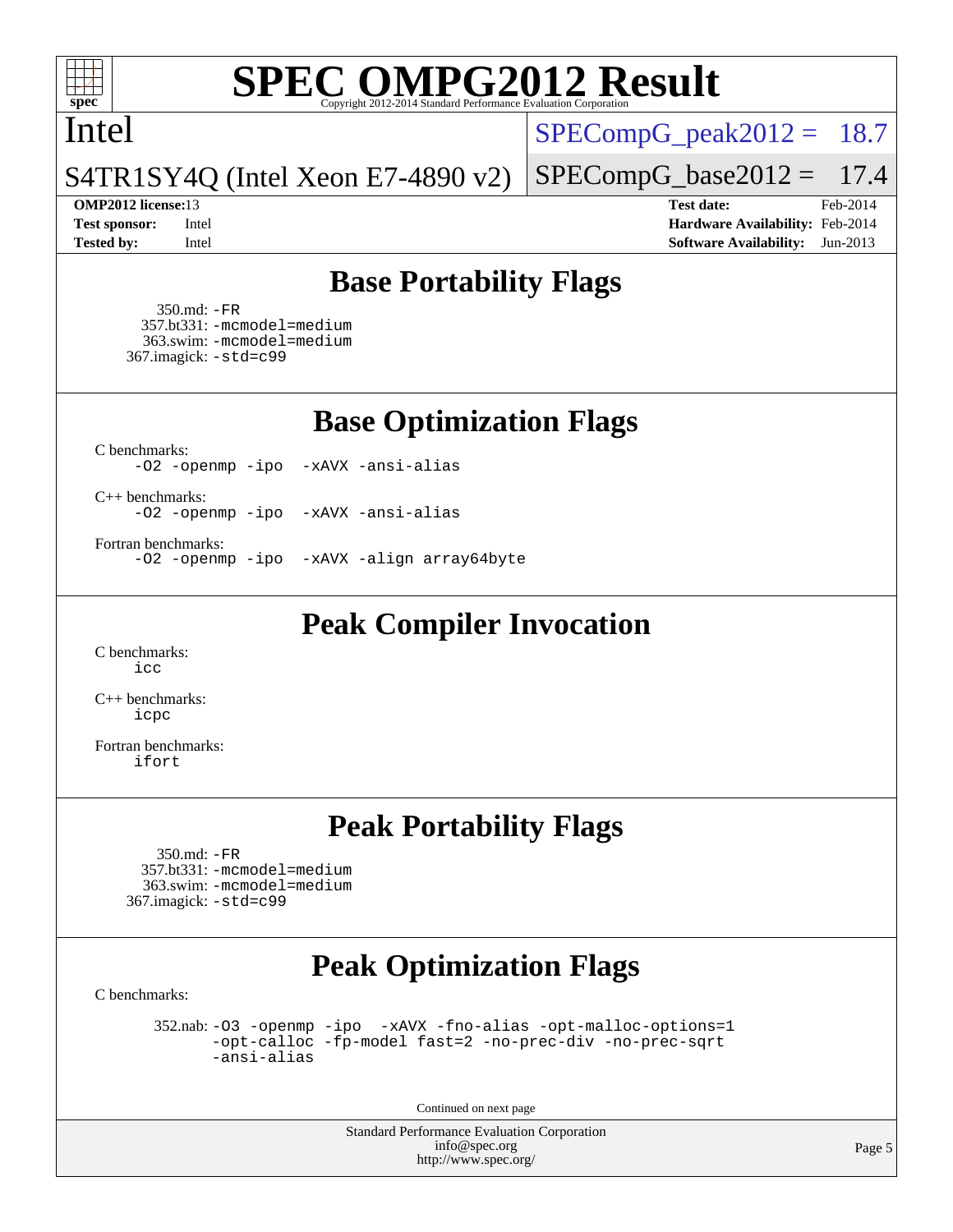

Intel

# **[SPEC OMPG2012 Result](http://www.spec.org/auto/omp2012/Docs/result-fields.html#SPECOMPG2012Result)**

 $SPECompG<sub>p</sub>eak2012 = 18.7$ 

S4TR1SY4Q (Intel Xeon E7-4890 v2)

 $SPECompG_base2012 = 17.4$  $SPECompG_base2012 = 17.4$ 

**[OMP2012 license:](http://www.spec.org/auto/omp2012/Docs/result-fields.html#OMP2012license)**13 **[Test date:](http://www.spec.org/auto/omp2012/Docs/result-fields.html#Testdate)** Feb-2014 **[Test sponsor:](http://www.spec.org/auto/omp2012/Docs/result-fields.html#Testsponsor)** Intel **[Hardware Availability:](http://www.spec.org/auto/omp2012/Docs/result-fields.html#HardwareAvailability)** Feb-2014 **[Tested by:](http://www.spec.org/auto/omp2012/Docs/result-fields.html#Testedby)** Intel **[Software Availability:](http://www.spec.org/auto/omp2012/Docs/result-fields.html#SoftwareAvailability)** Jun-2013

# **[Peak Optimization Flags \(Continued\)](http://www.spec.org/auto/omp2012/Docs/result-fields.html#PeakOptimizationFlags)**

 358.botsalgn: [-O2](http://www.spec.org/omp2012/results/res2014q1/omp2012-20140204-00044.flags.html#user_peakOPTIMIZE358_botsalgn_f-O2) [-openmp](http://www.spec.org/omp2012/results/res2014q1/omp2012-20140204-00044.flags.html#user_peakOPTIMIZE358_botsalgn_f-openmp) [-ipo](http://www.spec.org/omp2012/results/res2014q1/omp2012-20140204-00044.flags.html#user_peakOPTIMIZE358_botsalgn_f-ipo_84062ab53814f613187d02344b8f49a7) [-xAVX](http://www.spec.org/omp2012/results/res2014q1/omp2012-20140204-00044.flags.html#user_peakOPTIMIZE358_botsalgn_f-xAVX) [-ansi-alias](http://www.spec.org/omp2012/results/res2014q1/omp2012-20140204-00044.flags.html#user_peakCOPTIMIZE358_botsalgn_f-ansi-alias) 359.botsspar: [-O3](http://www.spec.org/omp2012/results/res2014q1/omp2012-20140204-00044.flags.html#user_peakOPTIMIZE359_botsspar_f-O3) [-openmp](http://www.spec.org/omp2012/results/res2014q1/omp2012-20140204-00044.flags.html#user_peakOPTIMIZE359_botsspar_f-openmp) [-ipo](http://www.spec.org/omp2012/results/res2014q1/omp2012-20140204-00044.flags.html#user_peakOPTIMIZE359_botsspar_f-ipo_84062ab53814f613187d02344b8f49a7) [-xAVX](http://www.spec.org/omp2012/results/res2014q1/omp2012-20140204-00044.flags.html#user_peakOPTIMIZE359_botsspar_f-xAVX) [-fno-alias](http://www.spec.org/omp2012/results/res2014q1/omp2012-20140204-00044.flags.html#user_peakOPTIMIZE359_botsspar_f-no-alias_694e77f6c5a51e658e82ccff53a9e63a) [-ansi-alias](http://www.spec.org/omp2012/results/res2014q1/omp2012-20140204-00044.flags.html#user_peakCOPTIMIZE359_botsspar_f-ansi-alias) 367.imagick: Same as 358.botsalgn 372.smithwa: [-O2](http://www.spec.org/omp2012/results/res2014q1/omp2012-20140204-00044.flags.html#user_peakOPTIMIZE372_smithwa_f-O2) [-openmp](http://www.spec.org/omp2012/results/res2014q1/omp2012-20140204-00044.flags.html#user_peakOPTIMIZE372_smithwa_f-openmp) [-ipo](http://www.spec.org/omp2012/results/res2014q1/omp2012-20140204-00044.flags.html#user_peakOPTIMIZE372_smithwa_f-ipo_84062ab53814f613187d02344b8f49a7) [-xSSE4.2](http://www.spec.org/omp2012/results/res2014q1/omp2012-20140204-00044.flags.html#user_peakOPTIMIZE372_smithwa_f-xSSE42_f91528193cf0b216347adb8b939d4107) [-fno-alias](http://www.spec.org/omp2012/results/res2014q1/omp2012-20140204-00044.flags.html#user_peakOPTIMIZE372_smithwa_f-no-alias_694e77f6c5a51e658e82ccff53a9e63a) [-opt-streaming-stores always](http://www.spec.org/omp2012/results/res2014q1/omp2012-20140204-00044.flags.html#user_peakOPTIMIZE372_smithwa_f-opt-streaming-stores-always_66f55dbc532842151ebc4c82f4f5b019) [-opt-malloc-options=1](http://www.spec.org/omp2012/results/res2014q1/omp2012-20140204-00044.flags.html#user_peakOPTIMIZE372_smithwa_f-opt-malloc-options_d882ffc6ff87e51efe45f9a5190004b0) [-ansi-alias](http://www.spec.org/omp2012/results/res2014q1/omp2012-20140204-00044.flags.html#user_peakCOPTIMIZE372_smithwa_f-ansi-alias) [C++ benchmarks:](http://www.spec.org/auto/omp2012/Docs/result-fields.html#CXXbenchmarks) [-O3](http://www.spec.org/omp2012/results/res2014q1/omp2012-20140204-00044.flags.html#user_CXXpeak_f-O3) [-openmp](http://www.spec.org/omp2012/results/res2014q1/omp2012-20140204-00044.flags.html#user_CXXpeak_f-openmp) [-ipo](http://www.spec.org/omp2012/results/res2014q1/omp2012-20140204-00044.flags.html#user_CXXpeak_f-ipo_84062ab53814f613187d02344b8f49a7) [-xAVX](http://www.spec.org/omp2012/results/res2014q1/omp2012-20140204-00044.flags.html#user_CXXpeak_f-xAVX) [-fno-alias](http://www.spec.org/omp2012/results/res2014q1/omp2012-20140204-00044.flags.html#user_CXXpeak_f-no-alias_694e77f6c5a51e658e82ccff53a9e63a) [-ansi-alias](http://www.spec.org/omp2012/results/res2014q1/omp2012-20140204-00044.flags.html#user_CXXpeak_f-ansi-alias) [Fortran benchmarks](http://www.spec.org/auto/omp2012/Docs/result-fields.html#Fortranbenchmarks): 350.md: [-O2](http://www.spec.org/omp2012/results/res2014q1/omp2012-20140204-00044.flags.html#user_peakOPTIMIZE350_md_f-O2) [-openmp](http://www.spec.org/omp2012/results/res2014q1/omp2012-20140204-00044.flags.html#user_peakOPTIMIZE350_md_f-openmp) [-ipo](http://www.spec.org/omp2012/results/res2014q1/omp2012-20140204-00044.flags.html#user_peakOPTIMIZE350_md_f-ipo_84062ab53814f613187d02344b8f49a7) [-xAVX](http://www.spec.org/omp2012/results/res2014q1/omp2012-20140204-00044.flags.html#user_peakOPTIMIZE350_md_f-xAVX) [-fno-alias](http://www.spec.org/omp2012/results/res2014q1/omp2012-20140204-00044.flags.html#user_peakOPTIMIZE350_md_f-no-alias_694e77f6c5a51e658e82ccff53a9e63a) [-opt-malloc-options=1](http://www.spec.org/omp2012/results/res2014q1/omp2012-20140204-00044.flags.html#user_peakOPTIMIZE350_md_f-opt-malloc-options_d882ffc6ff87e51efe45f9a5190004b0) [-fp-model fast=2](http://www.spec.org/omp2012/results/res2014q1/omp2012-20140204-00044.flags.html#user_peakFOPTIMIZE350_md_f-fp-model_a7fb8ccb7275e23f0079632c153cfcab) [-no-prec-div](http://www.spec.org/omp2012/results/res2014q1/omp2012-20140204-00044.flags.html#user_peakFOPTIMIZE350_md_f-no-prec-div) [-no-prec-sqrt](http://www.spec.org/omp2012/results/res2014q1/omp2012-20140204-00044.flags.html#user_peakFOPTIMIZE350_md_f-no-prec-sqrt) [-align array64byte](http://www.spec.org/omp2012/results/res2014q1/omp2012-20140204-00044.flags.html#user_peakFOPTIMIZE350_md_f-align_c9377f996e966d652baaf753401d4725) 351.bwaves: [-O3](http://www.spec.org/omp2012/results/res2014q1/omp2012-20140204-00044.flags.html#user_peakOPTIMIZE351_bwaves_f-O3) [-openmp](http://www.spec.org/omp2012/results/res2014q1/omp2012-20140204-00044.flags.html#user_peakOPTIMIZE351_bwaves_f-openmp) [-ipo](http://www.spec.org/omp2012/results/res2014q1/omp2012-20140204-00044.flags.html#user_peakOPTIMIZE351_bwaves_f-ipo_84062ab53814f613187d02344b8f49a7) [-xAVX](http://www.spec.org/omp2012/results/res2014q1/omp2012-20140204-00044.flags.html#user_peakOPTIMIZE351_bwaves_f-xAVX) [-fno-alias](http://www.spec.org/omp2012/results/res2014q1/omp2012-20140204-00044.flags.html#user_peakOPTIMIZE351_bwaves_f-no-alias_694e77f6c5a51e658e82ccff53a9e63a) [-fp-model fast=2](http://www.spec.org/omp2012/results/res2014q1/omp2012-20140204-00044.flags.html#user_peakFOPTIMIZE351_bwaves_f-fp-model_a7fb8ccb7275e23f0079632c153cfcab) [-no-prec-div](http://www.spec.org/omp2012/results/res2014q1/omp2012-20140204-00044.flags.html#user_peakFOPTIMIZE351_bwaves_f-no-prec-div) [-no-prec-sqrt](http://www.spec.org/omp2012/results/res2014q1/omp2012-20140204-00044.flags.html#user_peakFOPTIMIZE351_bwaves_f-no-prec-sqrt) [-align array64byte](http://www.spec.org/omp2012/results/res2014q1/omp2012-20140204-00044.flags.html#user_peakFOPTIMIZE351_bwaves_f-align_c9377f996e966d652baaf753401d4725) 357.bt331: Same as 351.bwaves 360.ilbdc: [-O3](http://www.spec.org/omp2012/results/res2014q1/omp2012-20140204-00044.flags.html#user_peakOPTIMIZE360_ilbdc_f-O3) [-openmp](http://www.spec.org/omp2012/results/res2014q1/omp2012-20140204-00044.flags.html#user_peakOPTIMIZE360_ilbdc_f-openmp) [-ipo](http://www.spec.org/omp2012/results/res2014q1/omp2012-20140204-00044.flags.html#user_peakOPTIMIZE360_ilbdc_f-ipo_84062ab53814f613187d02344b8f49a7) [-xAVX](http://www.spec.org/omp2012/results/res2014q1/omp2012-20140204-00044.flags.html#user_peakOPTIMIZE360_ilbdc_f-xAVX) [-opt-malloc-options=1](http://www.spec.org/omp2012/results/res2014q1/omp2012-20140204-00044.flags.html#user_peakOPTIMIZE360_ilbdc_f-opt-malloc-options_d882ffc6ff87e51efe45f9a5190004b0) [-align array64byte](http://www.spec.org/omp2012/results/res2014q1/omp2012-20140204-00044.flags.html#user_peakFOPTIMIZE360_ilbdc_f-align_c9377f996e966d652baaf753401d4725) 362.fma3d: [-O3](http://www.spec.org/omp2012/results/res2014q1/omp2012-20140204-00044.flags.html#user_peakOPTIMIZE362_fma3d_f-O3) [-openmp](http://www.spec.org/omp2012/results/res2014q1/omp2012-20140204-00044.flags.html#user_peakOPTIMIZE362_fma3d_f-openmp) [-ipo](http://www.spec.org/omp2012/results/res2014q1/omp2012-20140204-00044.flags.html#user_peakOPTIMIZE362_fma3d_f-ipo_84062ab53814f613187d02344b8f49a7) [-xAVX](http://www.spec.org/omp2012/results/res2014q1/omp2012-20140204-00044.flags.html#user_peakOPTIMIZE362_fma3d_f-xAVX) [-fno-alias](http://www.spec.org/omp2012/results/res2014q1/omp2012-20140204-00044.flags.html#user_peakOPTIMIZE362_fma3d_f-no-alias_694e77f6c5a51e658e82ccff53a9e63a) [-align array64byte](http://www.spec.org/omp2012/results/res2014q1/omp2012-20140204-00044.flags.html#user_peakFOPTIMIZE362_fma3d_f-align_c9377f996e966d652baaf753401d4725) 363.swim: [-O3](http://www.spec.org/omp2012/results/res2014q1/omp2012-20140204-00044.flags.html#user_peakOPTIMIZE363_swim_f-O3) [-openmp](http://www.spec.org/omp2012/results/res2014q1/omp2012-20140204-00044.flags.html#user_peakOPTIMIZE363_swim_f-openmp) [-ipo](http://www.spec.org/omp2012/results/res2014q1/omp2012-20140204-00044.flags.html#user_peakOPTIMIZE363_swim_f-ipo_84062ab53814f613187d02344b8f49a7) [-xSSE4.2](http://www.spec.org/omp2012/results/res2014q1/omp2012-20140204-00044.flags.html#user_peakOPTIMIZE363_swim_f-xSSE42_f91528193cf0b216347adb8b939d4107) [-fno-alias](http://www.spec.org/omp2012/results/res2014q1/omp2012-20140204-00044.flags.html#user_peakOPTIMIZE363_swim_f-no-alias_694e77f6c5a51e658e82ccff53a9e63a) [-opt-streaming-stores always](http://www.spec.org/omp2012/results/res2014q1/omp2012-20140204-00044.flags.html#user_peakOPTIMIZE363_swim_f-opt-streaming-stores-always_66f55dbc532842151ebc4c82f4f5b019) [-opt-malloc-options=3](http://www.spec.org/omp2012/results/res2014q1/omp2012-20140204-00044.flags.html#user_peakOPTIMIZE363_swim_f-opt-malloc-options_13ab9b803cf986b4ee62f0a5998c2238) [-align array64byte](http://www.spec.org/omp2012/results/res2014q1/omp2012-20140204-00044.flags.html#user_peakFOPTIMIZE363_swim_f-align_c9377f996e966d652baaf753401d4725) 370.mgrid331: [-O2](http://www.spec.org/omp2012/results/res2014q1/omp2012-20140204-00044.flags.html#user_peakOPTIMIZE370_mgrid331_f-O2) [-openmp](http://www.spec.org/omp2012/results/res2014q1/omp2012-20140204-00044.flags.html#user_peakOPTIMIZE370_mgrid331_f-openmp) [-ipo](http://www.spec.org/omp2012/results/res2014q1/omp2012-20140204-00044.flags.html#user_peakOPTIMIZE370_mgrid331_f-ipo_84062ab53814f613187d02344b8f49a7) [-xSSE4.2](http://www.spec.org/omp2012/results/res2014q1/omp2012-20140204-00044.flags.html#user_peakOPTIMIZE370_mgrid331_f-xSSE42_f91528193cf0b216347adb8b939d4107) [-fno-alias](http://www.spec.org/omp2012/results/res2014q1/omp2012-20140204-00044.flags.html#user_peakOPTIMIZE370_mgrid331_f-no-alias_694e77f6c5a51e658e82ccff53a9e63a) [-opt-malloc-options=3](http://www.spec.org/omp2012/results/res2014q1/omp2012-20140204-00044.flags.html#user_peakOPTIMIZE370_mgrid331_f-opt-malloc-options_13ab9b803cf986b4ee62f0a5998c2238) [-align array64byte](http://www.spec.org/omp2012/results/res2014q1/omp2012-20140204-00044.flags.html#user_peakFOPTIMIZE370_mgrid331_f-align_c9377f996e966d652baaf753401d4725) 371.applu331: [-O2](http://www.spec.org/omp2012/results/res2014q1/omp2012-20140204-00044.flags.html#user_peakOPTIMIZE371_applu331_f-O2) [-openmp](http://www.spec.org/omp2012/results/res2014q1/omp2012-20140204-00044.flags.html#user_peakOPTIMIZE371_applu331_f-openmp) [-ipo](http://www.spec.org/omp2012/results/res2014q1/omp2012-20140204-00044.flags.html#user_peakOPTIMIZE371_applu331_f-ipo_84062ab53814f613187d02344b8f49a7) [-xAVX](http://www.spec.org/omp2012/results/res2014q1/omp2012-20140204-00044.flags.html#user_peakOPTIMIZE371_applu331_f-xAVX) [-align array64byte](http://www.spec.org/omp2012/results/res2014q1/omp2012-20140204-00044.flags.html#user_peakFOPTIMIZE371_applu331_f-align_c9377f996e966d652baaf753401d4725) The flags file that was used to format this result can be browsed at <http://www.spec.org/omp2012/flags/Intel-ic13.0-linux64.20140219.html> You can also download the XML flags source by saving the following link: <http://www.spec.org/omp2012/flags/Intel-ic13.0-linux64.20140219.xml>

> Standard Performance Evaluation Corporation [info@spec.org](mailto:info@spec.org) <http://www.spec.org/>